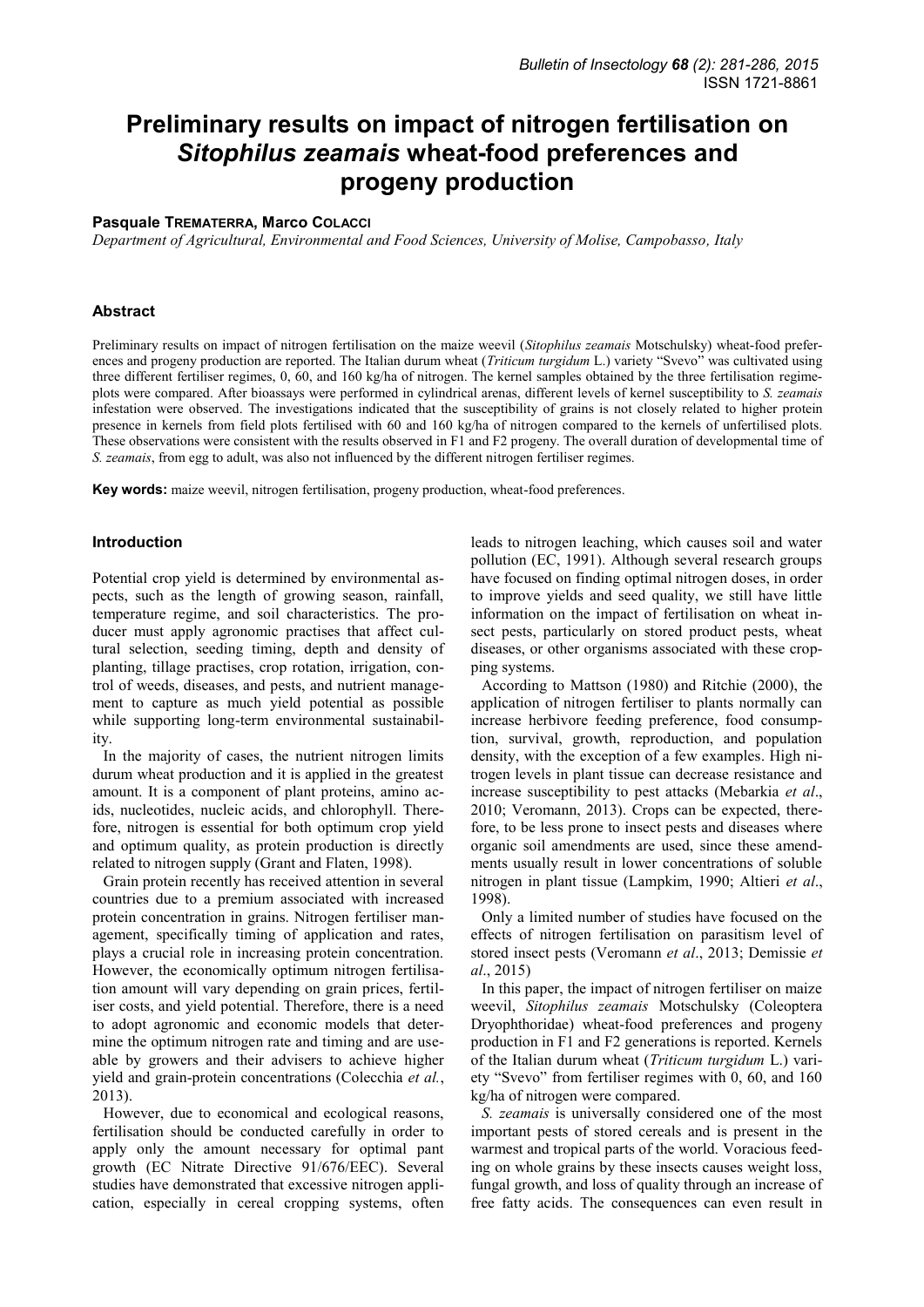complete destruction of the stored grain in all types of storage. Invasion by this primary pest may facilitate the establishment of secondary insects, mite pests, and plant pathogens. Where grain is stored on small farms, *S. zeamais* is able to fly to the ripening crop in the field and establish an infestation in the grain before harvest (Giles, 1969; Longstaff, 1981; Trematerra and Throne, 2012).

### **Materials and methods**

## Experimental field plots

The field studies were conducted in 2012 at a traditional farm of about 10 hectares located 700 m above sea level in a hilly area of the Molise region (Central Italy). Three different nitrogen fertiliser levels per hectare were considered on three randomised replicate plots of 10 m<sup>2</sup> (1.5  $\times$  6.67 m). Treatments applied included unfertilised plots and those fertilised with nitrogen applications, either 60 or 160 kg/ha (hereafter indicated as N0, N60 and N160, respectively), equally divided among sowing [as diammonium phosphate 18-46,  $(NH_4)_2HPO_4$ , tillering (as ammonium nitrate,  $NH_4NO_3$ ), and stem elongation [as urea,  $CO(NH<sub>2</sub>)<sub>2</sub>$ ].

The experiment was conducted using Italian durum wheat (*T. turgidum*) of the variety "Svevo"; during the tests, no insecticides, fungicides, or herbicides were applied.

The protein contents in the kernel samples from plants in the experimental plots were estimated using the total nitrogen content (%) according to the Kjeldahl method [total Kjeldahl nitrogen (TKN)], described in AOAC (1995).

### Insects

Newly emerged, younger than 12-h-old adults of *S. zeamais* were collected with rearing glass jars containing maize; weevils were a laboratory strain originating from Central Italy. These *S. zeamais* individuals were reared for four generations on maize. The beetles were sexed individually according to their pronotum characteristics (Nardon and Nardon, 2002) and shape of their rostrum, which is distinctly longer, narrower, and smoother in females compared to males (Halstead, 1963). Afterward, males and females were kept separately in 30-mL plastic cups until testing started. The weevils had no access to food or water and were kept under the same odour conditions.

# Bioassays

The bioassays were performed in cylindrical arenas made of Plexiglas, each with a diameter of 45 cm and height of 30 cm. Teflon paint was used at the upper internal parts of the arenas to prevent beetles from escaping (Trematerra *et al*., 2000). Three Petri dishes, each with a diameter of 9 cm and height of 12 mm, were placed in each test arena (three-choice tests). Each dish contained 136 g (about 3150 grains) of whole kernels (13% moisture content) of the durum wheat variety "Svevo" cultivated under the three different fertiliser regimes (N0, N60 and N160).

The positioning of the three dishes (choices) was randomised prior to each bioassay. In every trial, 10 adults of *S. zeamais*, five virgin males and five virgin females, were released carefully in the middle of the arena. Five replications were performed for each test, using a total of 50 specimens (25 males and 25 females). After 18 d, considered as oviposition period, the adults were removed from the arenas.

The grains of each Petri dish were separated into 15 different glass jars (five jars each of N0, N60 and N160); in each jar were added 200 g of the same uninfested wheat. The 15 jars were incubated at  $28 \pm 1$  °C,  $70 \pm 5\%$  RH. After 35 days, the newly emerged adults were sieved off every 3-4 d (Danho *et al*., 2002). The weevils emerging from each jar were counted to provide a measure of F1 productivity. All progeny production was determined and compared with the three nitrogen fertilisation levels, as was the average time to adult emergence. Data also were collected on F2-weevil progeny (as function of F1), which involved different jars.

All rearing and experiments were conducted at  $28 \pm 1$  °C,  $70 \pm 5\%$  RH in continuous darkness.

# Data analysis

The statistical analysis was performed using a oneway analysis of variance (ANOVA), where the independent variable was the nitrogen fertilisation regime. To normalise the distribution, data were natural-log  $(x + 1)$  transformed. The homogeneity of variances was assessed by the Levene statistic. In addition, the Spearman"s rank correlation test was also assessed on row data. All analyses were done using SPSS software version 13.

### **Results**

According to the Kjeldahl method, the protein contents in the kernel samples of N0, N60 and N160 were different. The variation in protein contents included the following: protein from kernel samples of  $N0 = 8.9 \pm 0.5\%$ of the dry mass; protein from kernel samples of  $N60 = 10.5 \pm 0.9\%$  of the dry mass; protein from kernel samples of N160 =  $15.4 \pm 1.0\%$  of the dry mass.

*S. zeamais* adults emerged after incubation from samples of the three different grain-production field plots (N0, N60 and N160) and are reported in figures 1 and 2.

Results obtained in our experiments showed that maize weevil adults have differing degrees of preference for attacking samples of the three grain-production field plots (figure 1).

Overall, from the three wheat samples, 804 adults emerged during F1 progeny, and 1470 adults emerged during F2 progeny (figure 1). During F1 progeny, 20.15% of total adults were obtained from samples of N0 plots, 33.58% of total adults were obtained from samples of N60 plots, and 46.27% of total adults were obtained from samples of 160N plots (figure 1). In different jars, F2-progeny-production generation produced 18.95% from N0, 31.08% from N60, and 49.47% from N160 treatments (figure 1).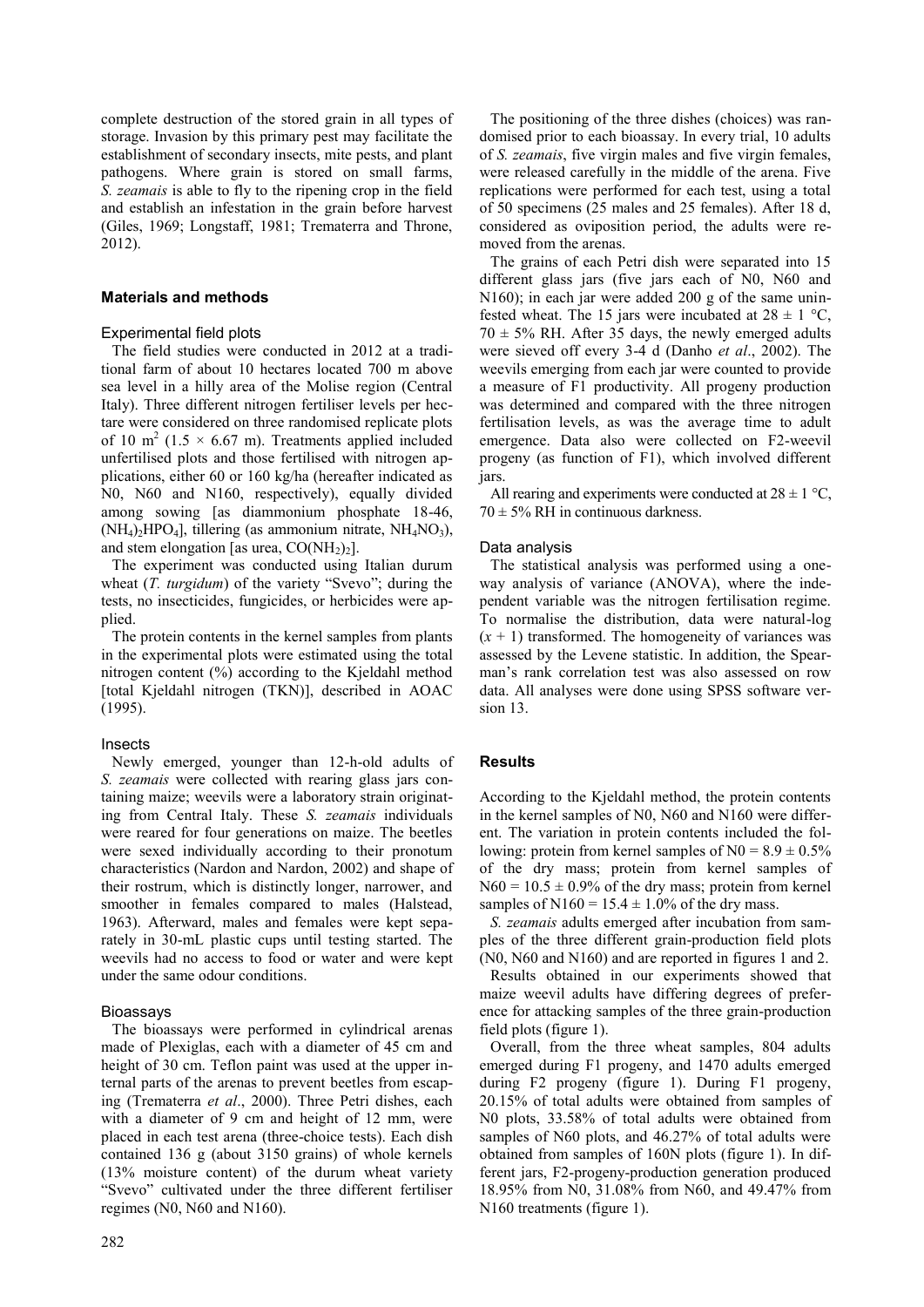

**Figure 1.** Means of *S. zeamais* adults that emerged ( $\pm$  SD) from durum wheat kernels fertilised with different quantities [0 kg/ha (N0); 60 kg/ha (N60); and 160 kg/ha (N160)] of nitrogen (F1 and F2 progeny).



**Figure 2.** *S. zeamais* adults that emerged (in F1 and F2 progeny) from durum wheat kernels fertilised with three different quantities of nitrogen [0 kg/ha (N0); 60 kg/ha (N60); and 160 kg/ha (N160)].

Both ANOVA results ( $P < 0.05$ ) and Spearman's rank correlation test, during the entire developmental period, from egg to adult, F1 and F2 progeny production was not significantly influenced by the three different nitrogen fertiliser levels (figure 1).

From the three different sample types, adults of the F1-progeny-production generation first emerged after 48 d; then, during the next 18 d and up to 66 d after the beginning of the experiment, more adults were observed. In the case of F2, *S. zeamais* adults emerged consecutively for 25 d, starting after 32 d (80 d after the start of the experiment) and up to 24 d (105 d after the experiment began) (figure 2).

#### **Discussion**

As reported, in the open field, the application of nitrogen fertiliser to plants can increase insect feeding preference, food consumption, survival, growth, reproduction, and population density. High nitrogen levels in plant tissue can decrease resistance and increase susceptibility to pests (Mebarkia *et al*., 2010; Veromann, 2013). According to the results of our study and referring to the activity of *S. zeamais*, these phenomena do not occur during post-harvest stages.

The results of our study show that nitrogen fertilisation can affect adult *S. zeamais* host selection, wheat-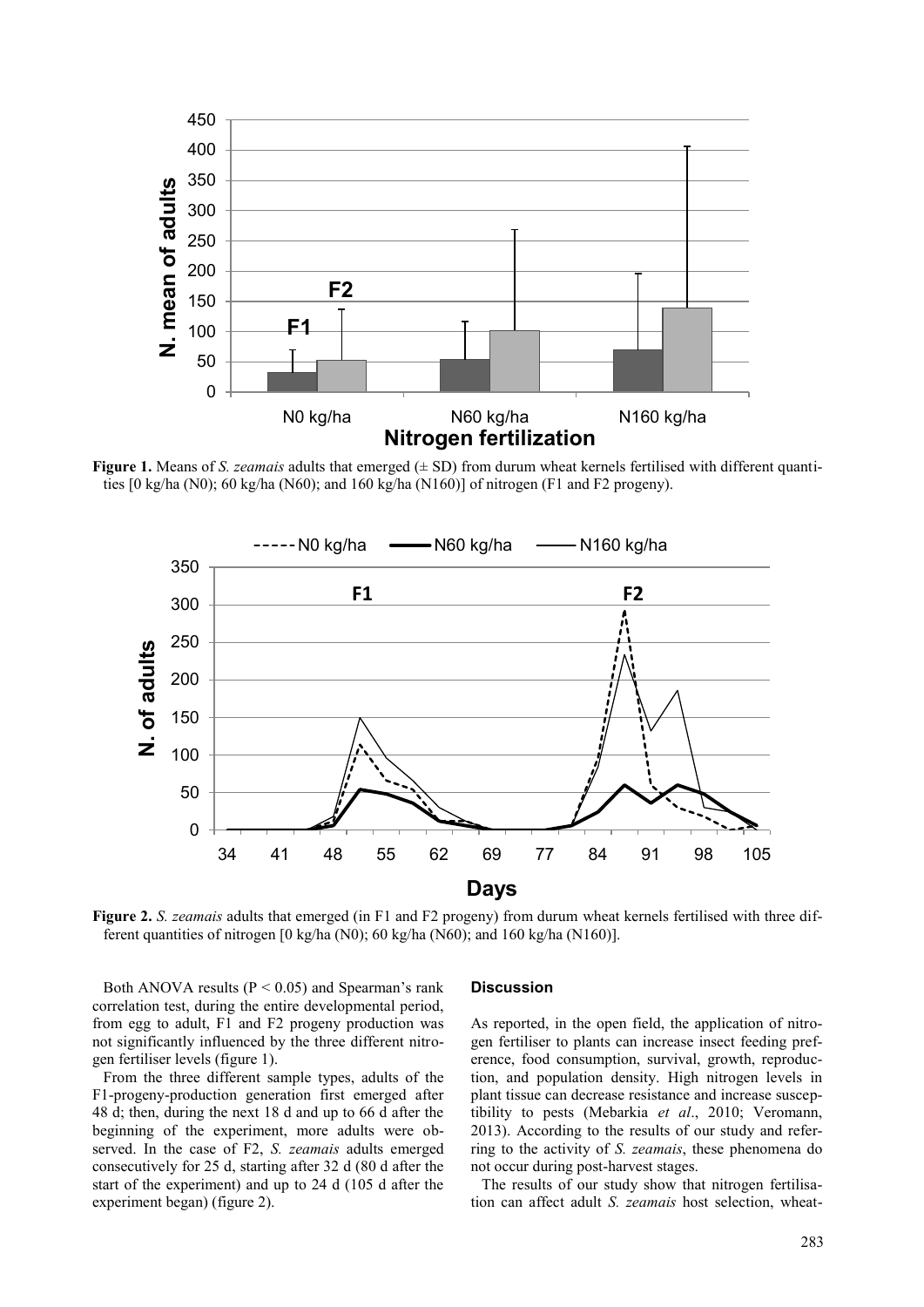food preferences, and progeny production, albeit not in a simple, linear manner. The numbers of F1 and F2 adult progeny increased in conjunction with the quantity of nitrogen provided, but the differences were not significant. Results of our study show that the attractiveness of wheat kernels is not strictly linked to the nitrogen fertilisation effects on *S. zeamais* damage.

Laboratory tests on the three different kernel samples, compared to the progeny results, suggest that the susceptibility of these grains to *S. zeamais* infestation can be attributed only in part to the increase of protein contents among the N0, N60 and N160 treatments.

Susceptibility to *S. zeamais* of a grain variety is polygenic, indicating that multiple factors are responsible (Khan *et al*., 2014). It is well-known that many insect pests select their hosts based on visual and semiochemical stimuli (Cook *et al*., 2007). In *Sitophilus*, both physical and chemical properties of kernels have been shown to influence the host preference and acceptance of egg-laying females (Trematerra *et al*., 2007; 2013).

Physical features of the pericarp and seed, along with biochemical components of these structures that elicit behavioural responses of stored-product insects, affect the extent to which insects can use this cereal for growth and development (Seitz, 1995; Throne *et al*., 2000; Fouad *et al*., 2013; Demissie *et al*., 2015). Grain size, hardness, protein content, and oil content have been most commonly analysed when evaluating resistance mechanisms in wheat (Chunni Ram, 1996; Stejskal and Kucerova, 1996).

*Sitophilus* oviposition behaviour is an important contributor to the fitness of insects due to the resultant effects on the number and quality of offspring (Stejskal and Kucerova, 1996). Olfaction is the means by which weevil adults identify grain as a location at which to carry out important life functions, such as finding food or a mate, and oviposition (Trematerra *et al*., 2007; Trematerra, 2013).

Chemical communication between herbivores and their host plants depends on the plant and herbivores species and is generally based on multiple compounds (Blight *et al*., 1997). Germinara *et al*. (2008) showed that the antennae of adults of the granary weevil (*Sitophilus granarius* L.) detected a wide variety of compounds, such as aliphatic alcohols, aldehydes, ketones and aromatics.

Kernels of cereal plants, such as wheat, emit a complex mixture of volatile organic compounds. The attractiveness of wheat to *S. zeamais* can be attributed to the active volatile components released by the grain (Maga, 1978; Trematerra *et al*., 2000). As an example of the difficulties involved in the process, more than 100 volatile compounds have been analysed in wheat samples from Kansas. However, no differences in composition of these volatiles were found among the five cultivars tested (Seitz, 1995).

The number of compounds present in the volatiles emitted from stored grains, as well as their concentrations, change over time (Zhou *et al*., 1999; Sides *et al*., 2001). In this regard, Germinara *et al*. (2008) suggested that host finding by the granary weevil is a complex process that depends on the balance of positive and

negative volatile stimuli from the grain, as the relative concentrations of volatiles may change during storage.

Nitrogen fertilisation may affect the composition and levels of these volatiles and, therefore, also affect their attractiveness to pests (Chen *et al*., 2010). Results of our preliminary trials showed a probable difference in volatile compounds and/or their concentrations in wheat obtained by different fertiliser regimes, which confirms several previous observations (Cook *et al*., 2007), but this must be assessed in more specific future chemical studies.

Our bioassay tests, using wheat of the three different fertiliser regimes, suggest that *S. zeamais* adults are able to respond to odours coming from different kernel samples; kernels with no nitrogen treatment (N0) resulted in being less interesting to weevils than kernels treated with low (N60) or high (N160) nitrogen levels. These observations are consistent with the results observed in the progeny average of different wheat plots, and they confirm the correlations between multiplication rate and protein contents of the samples from the three plots. This shows that nitrogen fertilisation can modify the susceptibility of the wheat to *S. zeamais* attack during storage. Additional studies could provide more information about this relation. In this regard it is useful to remember that the number of adults emerging from any given host can be influenced by the nutrient quality of the host as well as host defences which may play a role in mortality of eggs or newly emerged larvae (Dicke, 1999; Trematerra *et al*., 2007; Chen *et al*., 2010; Dicke and Baldwin, 2010; Demissie *et al*., 2015). As reported by Dinuta *et al*. (2010) in regard to the congeneric *S. granarius*, another reason for an only moderate influence of nitrogen fertilisation on the numbers of *S. zeamais* offspring could be that the minimum larval requirement in protein is fulfilled even in the durum wheat grown without fertilisation.

Following Longstaff (1981), in *Sitophilus*, the length of the life cycle also depends on the type and quality of the grain infested. In our case, in the F1 and F2 generations the developmental time of *S. zeamais* from egg to adult was not influenced by the three different nitrogen fertiliser levels.

Less-susceptible or resistant varieties are of particular interest for the reduction of grain loss in storage (Horbes, 1983; Chunni Ram and Singh, 1996; Suleman *et al*., 2000; Throne *et al*., 2000; Gharib, 2004; Babarinde *et al*., 2008). Currently, the susceptibility or resistance to insect attack during storage is not generally considered during breeding programmes, nor are they evaluated before the release of commercial varieties or during fertiliser programmes. The resistance mechanisms of wheat varieties have not been clarified, and additional studies on plant biogenic volatile involvement remain necessary. Perhaps one of the best ways to promote the development of these aspects in stored products is to link economic losses to the variety used. Varietal susceptibility or resistance to stored grain insects provide the basis on which to build an integrated pest management programme.

Additional studies to be developed, with more pests and possibly also more plant biogenic volatile collec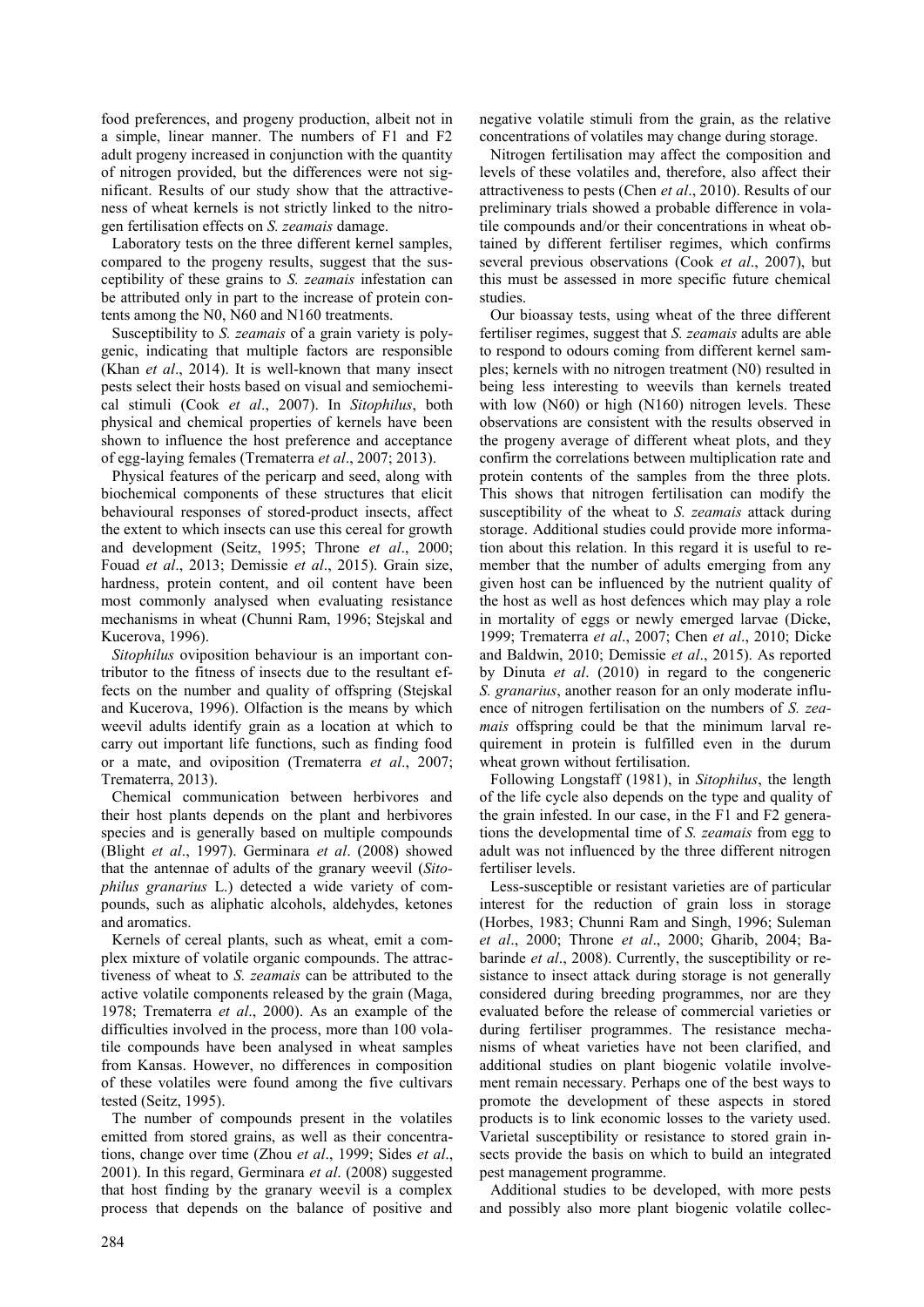tions, could provide more information about this insecthost kernel communication system. Consequently, a clear understanding of the biological activity of different cereal volatiles, individually and in combination, will be essential for developing semiochemical-based weevil management strategies (Piesik and Wenda-Piesik, 2015).

## **References**

- ALTIERI M. A., SCHMIDT L. L., MONTALBA R., 1998.- Assessing the effects of agroecological soil management practices on broccoli insect pest populations.- *Biodynamics*, 218: 23-26.
- AOAC, 1995.- *Official methods of analysis of AOAC*, 16<sup>th</sup> ed. Volume 1.- Association of Official Analytical Chemists, Washington DC, USA.
- BABARINDE S., SOSINA A., OYEYIOLA E., 2008.- Susceptibility of the selected crops in storage to *Sitophilus zeamais* Motschulsky in Southwestern Nigeria.- *Journal of Plant Protection Research*, 48: 541-550.
- BLIGHT M. M., LE MÉTAYER M., PHAM-DELÈGUE M. H., PICKETT J. A., MARION-POLL F., WADHAMS L. J., 1997.- Identification of floral volatiles involved in recognition of oilseed rape flowers, *Brassica napus*, by honeybees, *Apis mellifera*.- *Journal of Chemical Ecology*, 23: 1715-1727.
- CHEN Y., OLSON D. M., RUBERSON J. R., 2010.- Effects of nitrogen fertilization on tritrophic interactions.- *Arthropod-Plant Interactions*, 4: 81-94.
- CHUNNI RAM, SINGH V. S., 1996.- Resistance to *Sitophilus oryzae* in wheat and associated grain characteristics.- *Indian Journal of Entomology*, 58: 79-90.
- COLECCHIA S. A., BASSO B., CAMMARANO D., GALLO A., MA-STRANGELO A. M., PONTIERI P., DEL GIUDICE L., PIGNONE D., DE VITA P., 2013.- On the relationship between N management and grain protein content in six durum wheat cultivars in Mediterranean environment.- *Journal of Plant Interactions*: 8: 271-279.
- COOK S. M., KHAN Z. R., PICKETT J. A., 2007.- The use of push-pull strategies in integrated pest management.- *Annual Review of Entomology*, 52: 375-400.
- DANHO M., GASPAR C., HAUBRUGE E., 2002.- The impact of grain quantity on the biology of *Sitophilus zeamais* Motschulsky (Coleoptera: Curculionidae): oviposition, distribution of eggs, adult emergence, body weight and sex ratio.- *Journal of Stored Products Research*, 38: 259-266.
- DEMISSIE G., SWAMINATHAN R., AMETA O. P., JAIN H. K., SA-HARAN V., 2015.- Biochemical basis of resistance in different varieties of maize for their relative susceptibility to *Sitotroga cerealella* (Olivier) (Lepidoptera: Gelechiidae).- *Journal of Stored Products and Postharvest Research*, 6: 1-12.
- DICKE M., 1999.- Evolution of induced indirect defence of plants, pp. 62-88. In: *The ecology and evolution of inducible defences* (TOLLRIAN R., HARVELL C. D., Eds).- Princeton University Press, Princeton, USA.
- DICKE M., BALDWIN I. T., 2010.- The evolutionary context for herbivore induced plant volatiles: beyond the 'cry for help'. *Trends in Plant Science*, 15: 167-175.
- DINUTA A., BUNESCU H., DAN G. T., BODIS I., 2010.- Researches concerning the behaviour of some different wheat and corn genotypes to granary weevil (*Sitophilus granarius* L.) attack.- *Bulletin of University of Agricultural Sciences and Veterinary Medicine Cluj-Napoca. Agriculture*, 67 (1): 79-86.
- EC, 1991.- Council Directive 91/676/EEC of 12 December 1991 concerning the protection of waters against pollution caused by nitrates from agricultural sources.- *Official Journal of the European Communities*, L375, 31/12/1991: 1-8.
- FOUAD H. A., D"ANTONINO-FARONI L. R., DE LIMA E. R., VI-LEDA E. F., 2013.- Relationship between physical-chemical characteristics of corn kernels and susceptibility to *Sitotroga cerealella*.- *Maydica*, 58: 169-172.
- GERMINARA G. S., DE CRISTOFARO A., ROTUNDO G., 2008.- Behaviour responses of adult *Sitophilus granarius* to individual cereal volatiles.- *Journal of Chemical Ecology*, 34: 523-529.
- GHARIB M. S. A., 2004.- Susceptibility of some wheat grain varieties to *Sitophilus oryzae* (L.) infestation.- *Egyptian Journal of Agricultural Research*, 82 (4): 1573-1579.
- GILES P. H., 1969.- Observations in Kenya on the flight activity of stored products insects, *Sitophilus zeamais* Motsch.- *Journal of Stored Products Research*, 4: 317-329.
- GRANT C. A., FLATEN D. N., 1998.- Fertilizing for protein content in wheat, pp. 151-168. In: *Proceedings of wheat protein symposium on production and marketing*. University of Saskatchewan, SK, Canada.
- HALSTEAD D. G. H., 1963.- External sex differences in storedproducts Coleoptera.- *Bulletin of Entomological Research*, 54: 119-134.
- HORBES E., 1983.- Principles, problems, progress and potential in host resistance to stored-grain insects, pp. 391-417. In: *Proceedings of the 3rd international working conference on stored-product entomology*. Manhattan, Kansas, USA.
- KHAN K., DRAZ KHAN G. D., DIN S., ALAM KHAN S., ULLAH W., 2014.- Evaluation of different wheat genotypes against rice weevil (*Sitophilus oryzae* L.) (Coleopteran: Curculionidae).- *Journal of Biology, Agriculture and Healthcare*, 4: 85-89.
- LAMPKIM N., 1990.- *Organic farming*.- Farming Press Books, Ipswitch, UK.
- LONGSTAFF B. C., 1981.- Density-dependent fecundity in *Sitophilus oryzae* (L.) (Coleoptera: Curculionidae).- *Journal of Stored Products Research*, 17: 73-76.
- MAGA J. A., 1978.- Cereal volatiles, a review.- *Journal of Agricultural and Food Chemistry*, 26: 175-178.
- MATTSON W. J., 1980.- Herbivory in relation to plant nitrogen content.- *Annual Review of Ecology and Systematics*, 11: 119-161.
- MEBARKIA A., RAHBÉ Y., GUECHI A., BOURAS A., MAKHLOUF M., 2010.- Susceptibility of twelve soft wheat varieties (*Triticum aestivum*) to *Sitophilus granarius* (L.) (Coleoptera: Curculionidae).- *Agriculture and Biology Journal of North America*, 1: 571-578.
- NARDON C., NARDON P., 2002.- Nouveaux caracteres distinctifs des larves et adultes des deux espèces jumelles *Sitophilus oryzae* (L.) et *S. zeamais* Mots. (Coleoptera: Dryophthoridae).- *Annales de la Société Entomologique de France*, 38: 239-246.
- PIESIK D., WENDA-PIESIK A., 2015.- *Sitophilus granarius* responses to blends of five groups of cereal kernels and one group of plant volatiles.- *Journal of Stored Products Research*, 63: 63-66.
- RITCHIE M. E., 2000.- Nitrogen limitation and trophich vs. abiotic influences on insect herbivores in a temperate grassland.- *Ecology*, 81: 1601-1612.
- SEITZ L. M., 1995.- Volatile compounds in wheat cultivars from several locations in Kansas, pp. 2183-2203. In: *Food flavors: generation, analysis and process influence* (CHARA-LAMBOUS G., Ed.).- Elsevier Science BV, Amsterdam, The Netherlands.
- SIDES A., ROBARDS K., HELLIWELL S., AN M., 2001.- Changes in the volatile profiles of oats induced by processing.- *Journal of Agricultural and Food Chemistry*, 49: 2125-2130.
- STEJSKAL V., KUCEROVA Z., 1996.- The effect of grain size on the biology of *Sitophilus granarius* L. (Coleoptera: Curculionidae). I. Oviposition, distribution of eggs and adult emergence.- *Journal of Applied Entomology*, 120: 143-146.